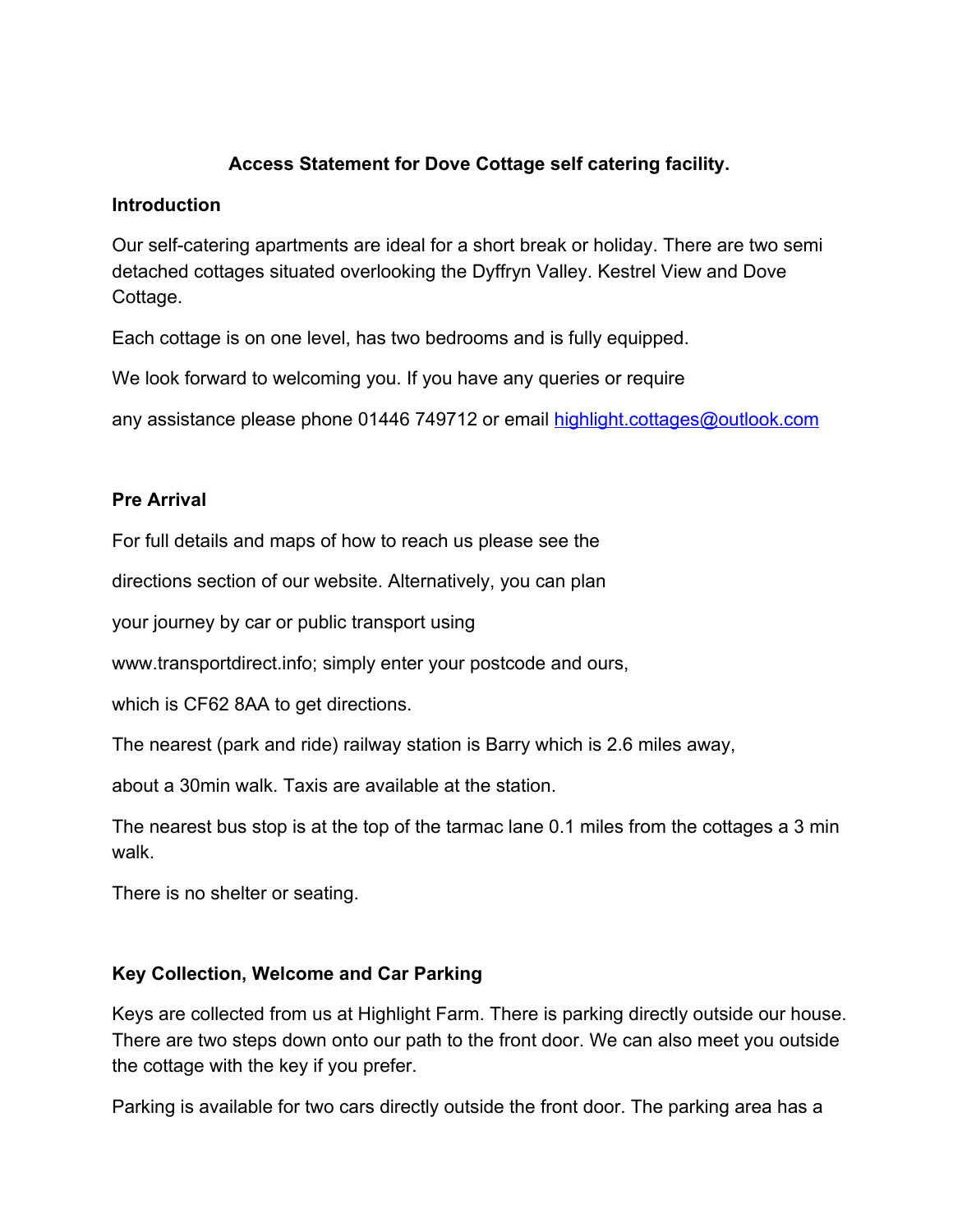gravel surface. This area is lit at night by motion sensor lights.

#### **Entrance**

The cottage has a covered porch area lit with a motion sensor light over the front door. The front door opens inward and is 95 cm wide. There is a 20cm step up into the hallway of the property which is 120cm wide.

The hall is lit with a ceiling light fitting. There is a 50 x 150 cm size runner on the floor.

Kestrel View is two bedroom cottage all on ground level, tiled throughout with under floor heating.

Heating is controlled with thermostats located in both the bedrooms, kitchen and lounge area. Thermostats located on wall at 255cm height from floor.

The cottage is neutrally decorated with the woodwork contrasting in colour to the walls. Both bedrooms and lounge have a feature wall in contrasting colour.

#### **Kitchen**

The kitchen, dining and lounge area are all open plan on one level accessed from the hallway.

The door of the oven drops down and the handle is 71cm above the floor.

The hob is 96 cm above the floor.

Worktop and sink are 96cm above the floor.

Under counter fridge /freezer is available and lowest shelf of the fridge is 34cm above the floor.

Cutlery and utensils are provided as is a cordless kettle rotating 360 degrees. Liquid alerter on kettle tells you when the vessel is nearly full.

Microwave is located on work surface 96cm above floor.

4 slice toaster is situated on worktop at 96cm above the floor.

Glasses and cups are located in wall cupboards lowest shelf is 131 cm and highest shelf is 200cm above floor.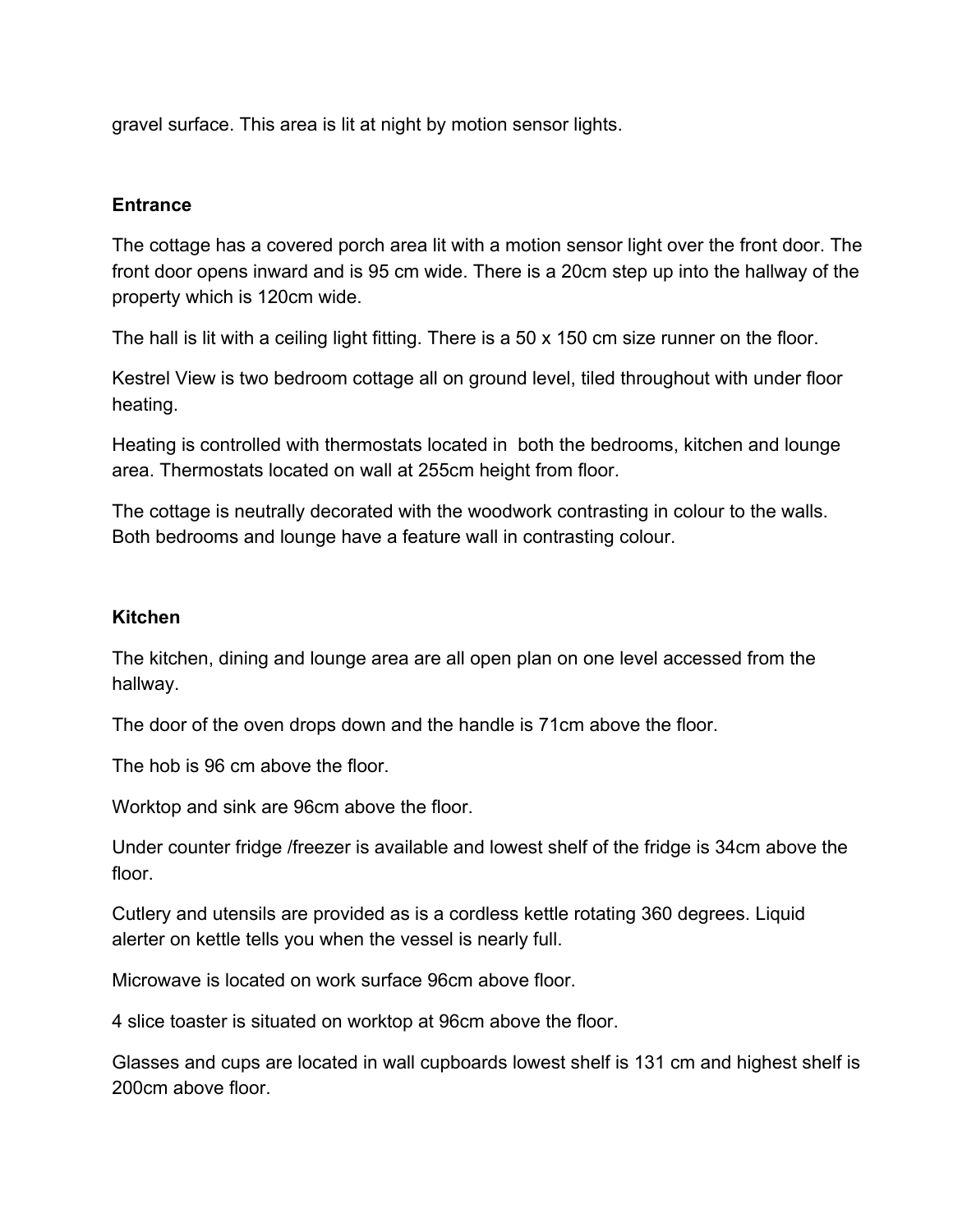Kitchen is lit with a 3 bulb ceiling light fitting and lighting is also located in the wall cupboards and extractor fan. There is also a velux window above the kitchen.

Flooring is tiled throughout.

There is an inbuilt cupboard at 93cm above floor housing ironing board, cleaner and cleaning and domestic equipment.

## **Dining**

Open plan level entry from kitchen and lounge. Tiled floor with ceiling pendant light.

The dining table is rectangular and has four individual legs at each corner. From floor to lowest point of table is 76cm.

There is free space around the table. There are 4 chairs which have no arms. All the furniture is moveable.

#### **Lounge**

Lounge area is open plan level entry from the dining area. Tiled throughout.

Lighting is a 3 bulb ceiling light and a table lamp.

Two, two seat leather sofas provide seating with non feather cushions.

Nest of table is provided, furniture can be moved around.

32" Wide screen digital TV with built in DVD player. Remote control, subtitle and audio description facility.

Free Wi Fi is available. Landline is available at extra cost.

CD player with docking station for ipod/iphone.

Games console with limited games located in cabinet below the TV.

There is a 175 x 120 cm size rug.

## **Balcony**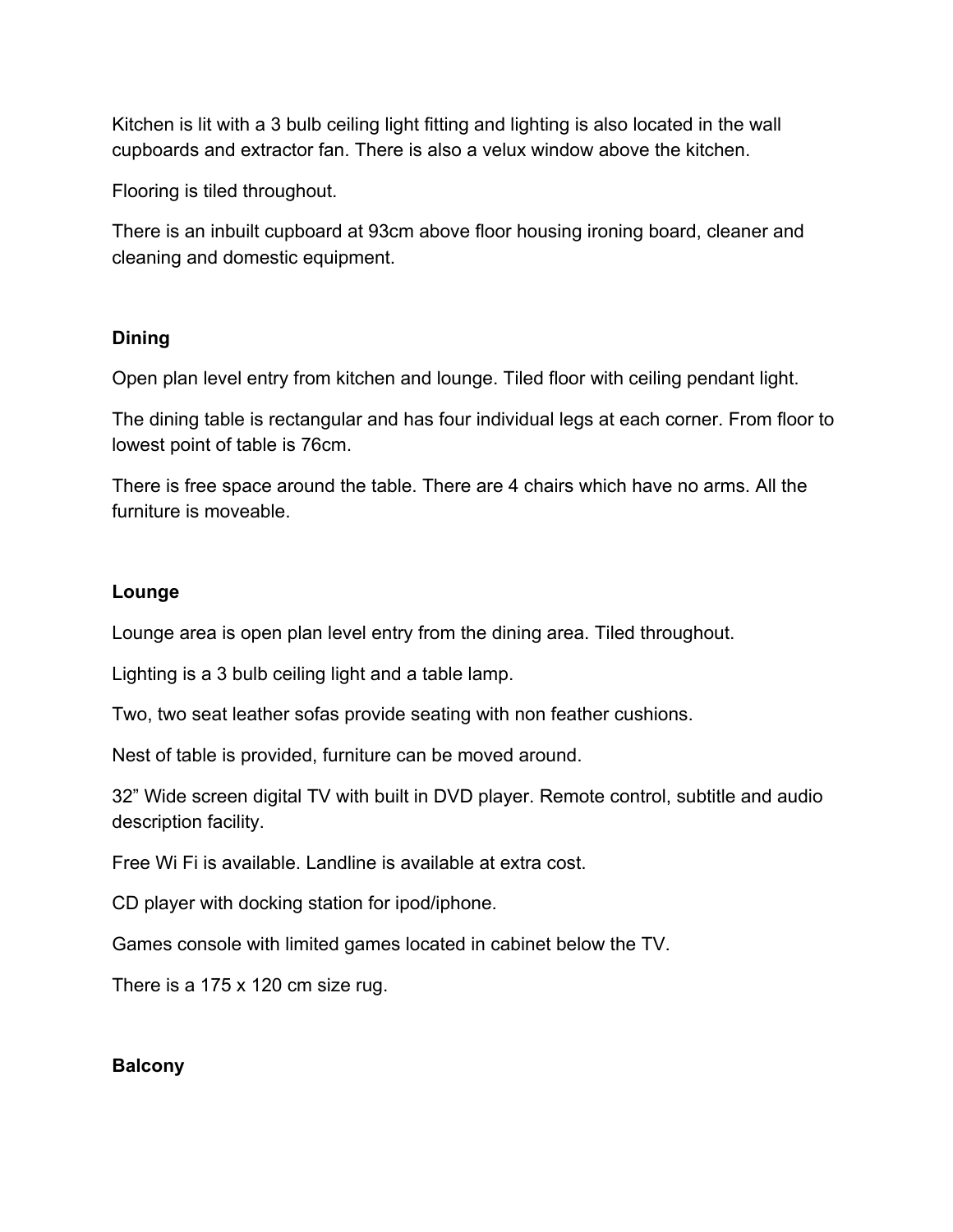The balcony is accessed from the dinning and lounge area.

The balcony is covered and decked and has outside lighting via spotlights.

The balcony is accessed via bi folding doors. It can be opened individually via a door 69 cm wide or fully opening all the doors to access whole balcony 352 cm wide.

There is a 5cm high lip along the full doorframe from the cottage onto the decked balcony.

The balcony is situated 170cm at highest point above ground level.

#### **Bedrooms and sleeping areas**

There are two bedrooms.

One bedroom has a king size bed with en suite bathroom.

One bedroom has double bed with en suite shower room.

Step free level access to all bedrooms the doors to bedrooms are 80cm wide.

Furniture can be moved or rearranged.

Height of beds from top of mattress to floor is 51cm.

Lighting in bedroom is 3 bulb ceiling pendant light and 2 bedside lamps.

Non feather bedding and pillows.

Wide screen digital TV with build in DVD and remote control in each bedroom. Subtitle and audio description facility available.

## **Bathrooms/ shower room**

Master bedroom has en suite bathroom.

Second bedroom has en suite shower room

The en suites have the following,

Step free level access. Door opening 70cm wide. Tiled floor.

150cm size bath with bath panel and overhead shower facility 88cm above floor.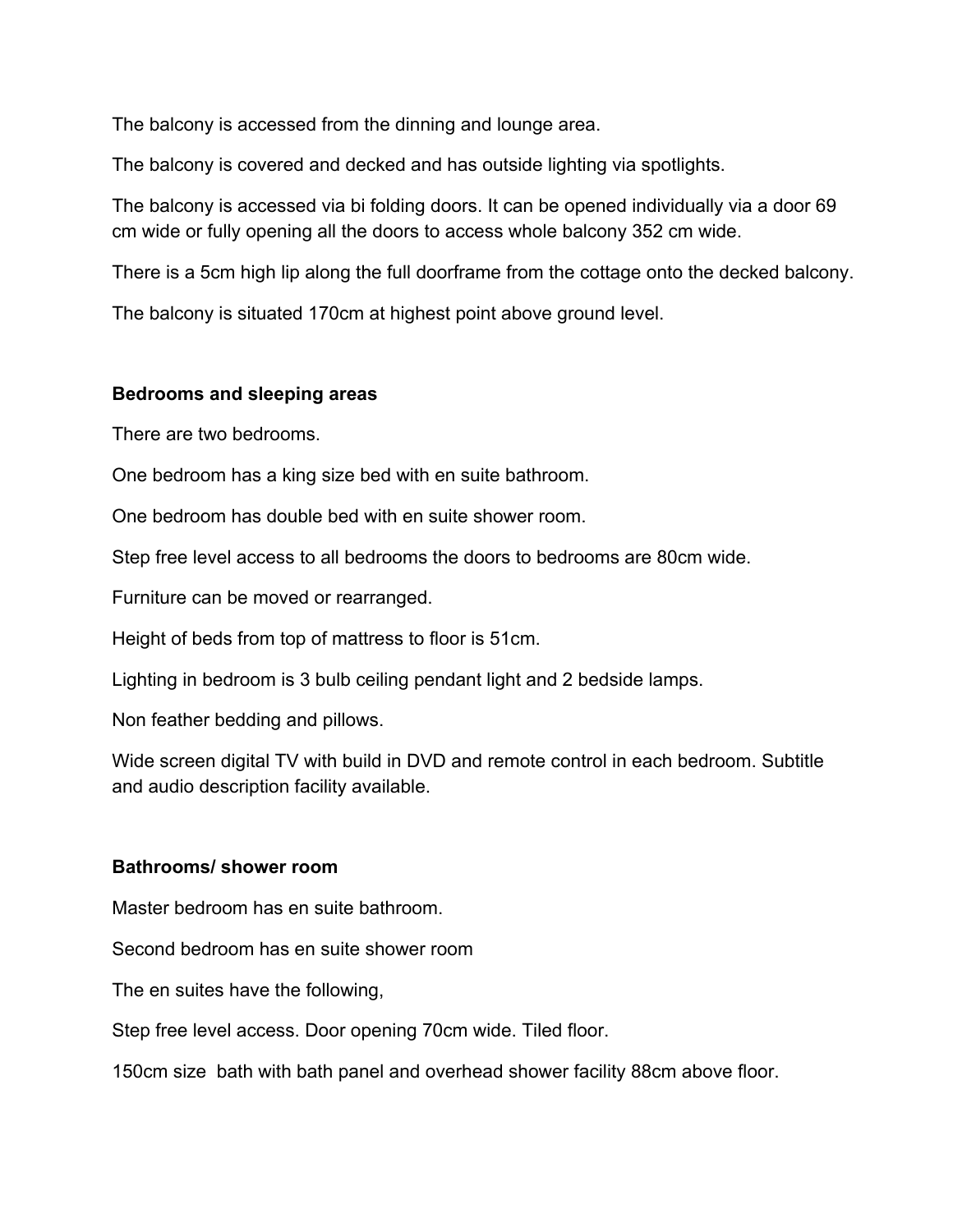Lip of the bath 57cm above floor.

Toilet 42cm high.

Wash basin with pedestal 81cm high .

Shower is 80cm x80cm and has a 1cm lip into shower. 202cm from floor to fixed showerhead and 117cm from floor to controls.

Both showers have a fixed and separate removable showerhead.

Waterfall taps lever operated on sink and taps.

Lit with spotlights. The shower room does not have any natural light.

## **Outside grounds**

The cottage has access to a flat lawn area with patio table, chairs and parasol.

Together with access to storage shed and 295cm x 120cmsize kennel and run.

The area is located to the rear of the cottage and accessed via a gravel pathway located 11 meters from front door.

The gravel path is 2 meters wide and on a downward incline to reach the flat area.

Storage shed is lockable and houses a tumble dryer and charcoal BBQ for use. There is also space to store any equipment you bring, with room for up to 4 bikes.

There is also a rotary washing line available for use.

Lighting is via dusk activated wall lights and motion sensor lighting.

## **Additional information**

Assistance dogs are welcome.

Light switches are at 120cm height from floor.

Plugs are 30cm height from floor.

Nearest A&E is in Barry 2 miles away but has limited opening.